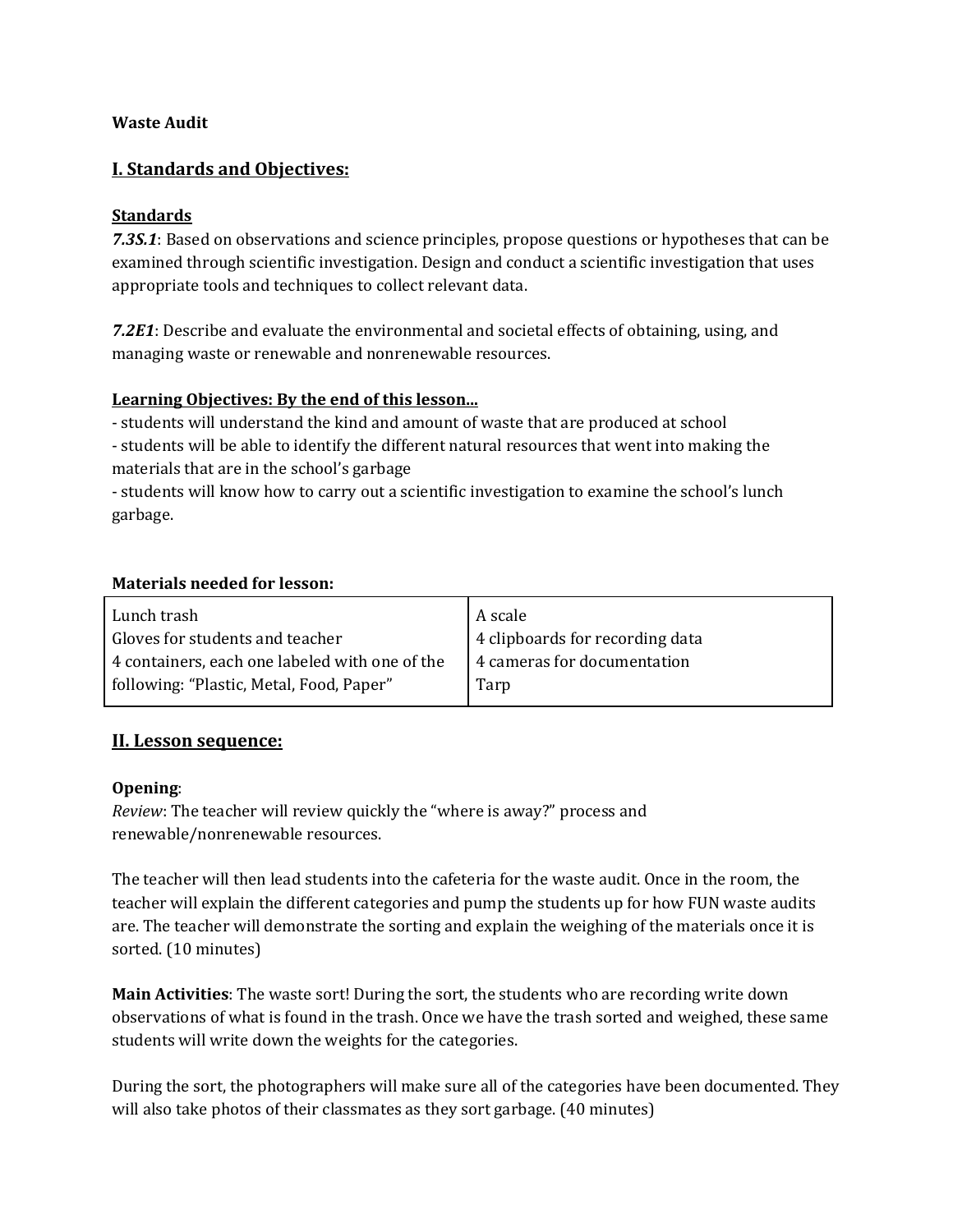Closing: The audit will take us to the end of the period, so we will only have enough time for cleanup and for turning in the cameras and clipboards for the following day. (5 minutes)

**III**. Assessment/Evaluation

The assessment will be a short writing assignment, answering one of the following questions:

What did you learn during the audit today? What was the most surprising piece of trash you found today? What did you learn about our school during the waste audit today?

**Expansion**: Students could choose to evaluate their home garbage and report on it.

‐‐‐‐‐‐‐‐‐‐‐‐‐‐‐‐‐‐‐‐‐‐‐‐‐‐‐‐‐‐‐‐‐‐‐‐‐‐‐‐‐‐‐‐‐‐‐‐‐‐‐‐‐‐‐‐‐‐‐‐‐‐‐‐‐‐‐‐‐‐‐‐‐‐‐‐‐‐‐‐‐‐‐‐‐‐‐‐‐‐‐‐‐‐‐‐‐‐‐‐‐‐‐‐‐‐‐‐‐‐‐‐‐‐‐‐‐‐‐‐‐‐‐‐‐‐‐‐

**Lesson: Evaluate the data, make predictions and recommendations, and begin work on a presentation that will be shared with the school.**

## **I. Standards and Objectives:**

## **Standards**

**7.3S.1**: Based on observations and science principles, propose questions or hypotheses that can be examined through scientific investigation. Design and conduct a scientific investigation that uses appropriate tools and techniques to collect relevant data.

7.3S.2: Organize, display, and analyze relevant data, construct an evidence-based explanation of the results of an investigation, and communicate the conclusions including possible sources of error.

**7.2E1**: Describe and evaluate the environmental and societal effects of obtaining, using, and managing waste or renewable and nonrenewable resources.

## **Learning Objectives: By the end of this lesson...**

- students will make basic graphs that display the data from the audit
- students will be able to explain the results of the audit to someone else (in writing)
- students will be able to summarize their experience and make recommendations for the school

**II.** Student Background Knowledge and Experience

Students will need to know how to work with digital photographs Students will need to know how to create graphs on the computer or by hand Students will need to know how to use presentation software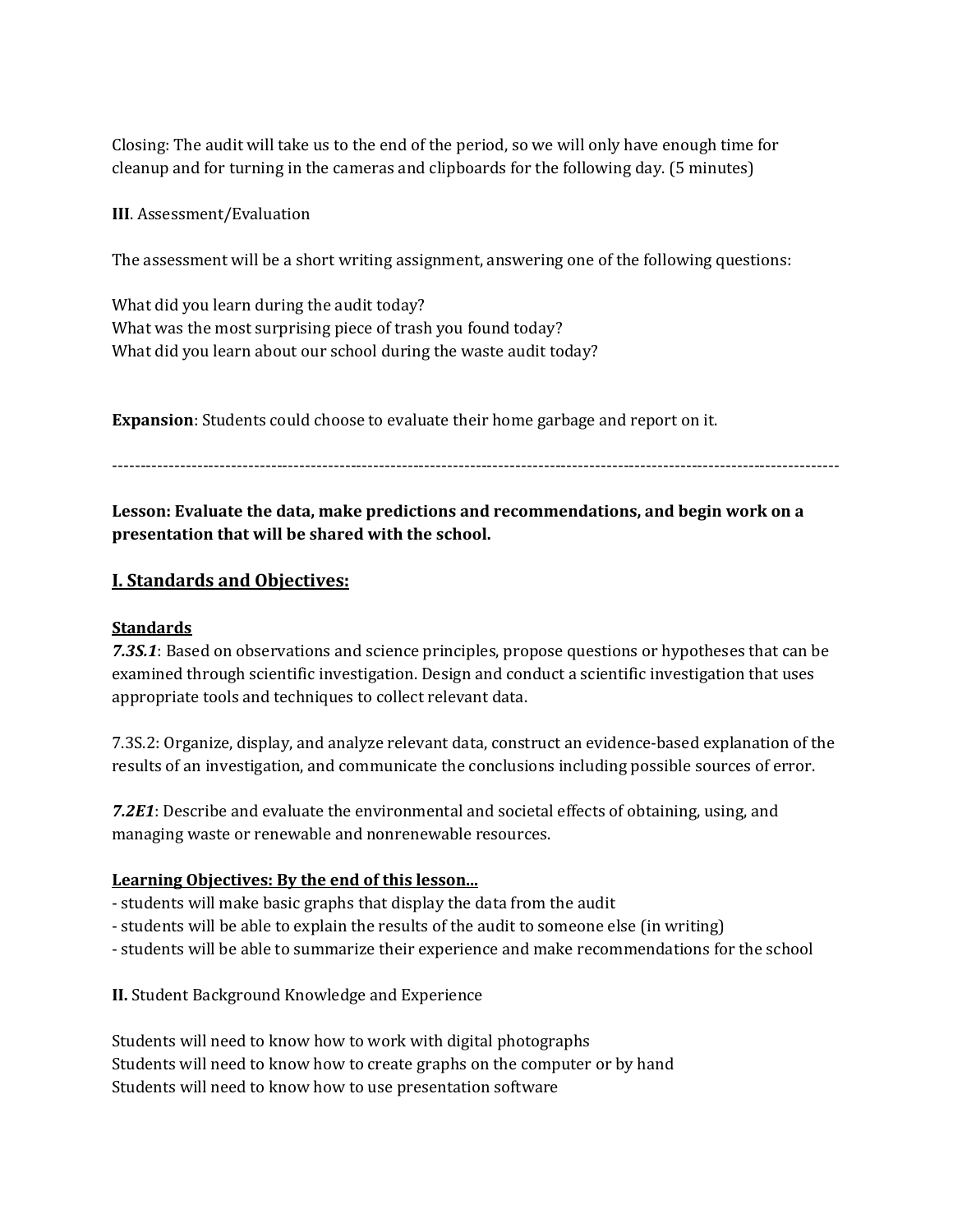# **III. Classroom Environment and materials required for lesson**

**Room arrangement:** A projector with screen at the front of the class, table groups of 5 students for activities. Students will be sitting with their groups.

# **Materials needed for lesson:**

| Waste audit data sheets (from clipboards)                                          | Large pieces of paper     |
|------------------------------------------------------------------------------------|---------------------------|
| Computers for students to use to work on their $\vert$ Colored pencils and markers |                           |
| presentation                                                                       | Cameras from previous day |

## **IV**. Lesson sequence:

# **Opening**:

Review: The teacher will remind students of the previous two days' lessons and discuss the waste audit. Students will have an opportunity to discuss the waste audit with the table groups.

The teacher will ask students about the audit from the previous day: What surprised them in the garbage? What was different from your predictions? What did you predict accurately?

**Main Activities**: Students will be broken into groups to begin the data analysis: 30 minutes

**Group 1**: Graphs! This group, the math whizzes, will create our graphs and write a short description of the information.

**Group** 2: Photos: This group will choose the best photos, make sure each group member has at least 3 photos to caption, and will caption them

**Group** 3: Recommendations: this group will look at some photos from the audit and will look at some observations from their classmates and will write recommendations for the school. Do they see a lot of plastic utensils in the trash? If yes, then maybe the school could look into reusable, metal silverware, etc.

**Group** 4: Natural resources: This group will write a short summary about natural resources: Which resources were used to make the things they found in the trash? Which are renewable and which are nonrenewable? Write a definition of renewable and nonrenewable for the presentation

**Group** 5: Where is away? This group will summarize, for the presentation, what happens when something is thrown away. Students can use their homework from the first day's lesson to aid them in this task.

**Group 6:** Alternatives to throwing things away: This group will provide examples of things that can be done (think: the three R's) to reduce the amount of trash the school produces. (Similar to the recommendations group, but more general)

Once students have worked in their groups for 30 minutes, they will break into different groups to explain, verbally, what their group worked on. One person from each group will form a new group together to talk about their progress. (10 minutes)